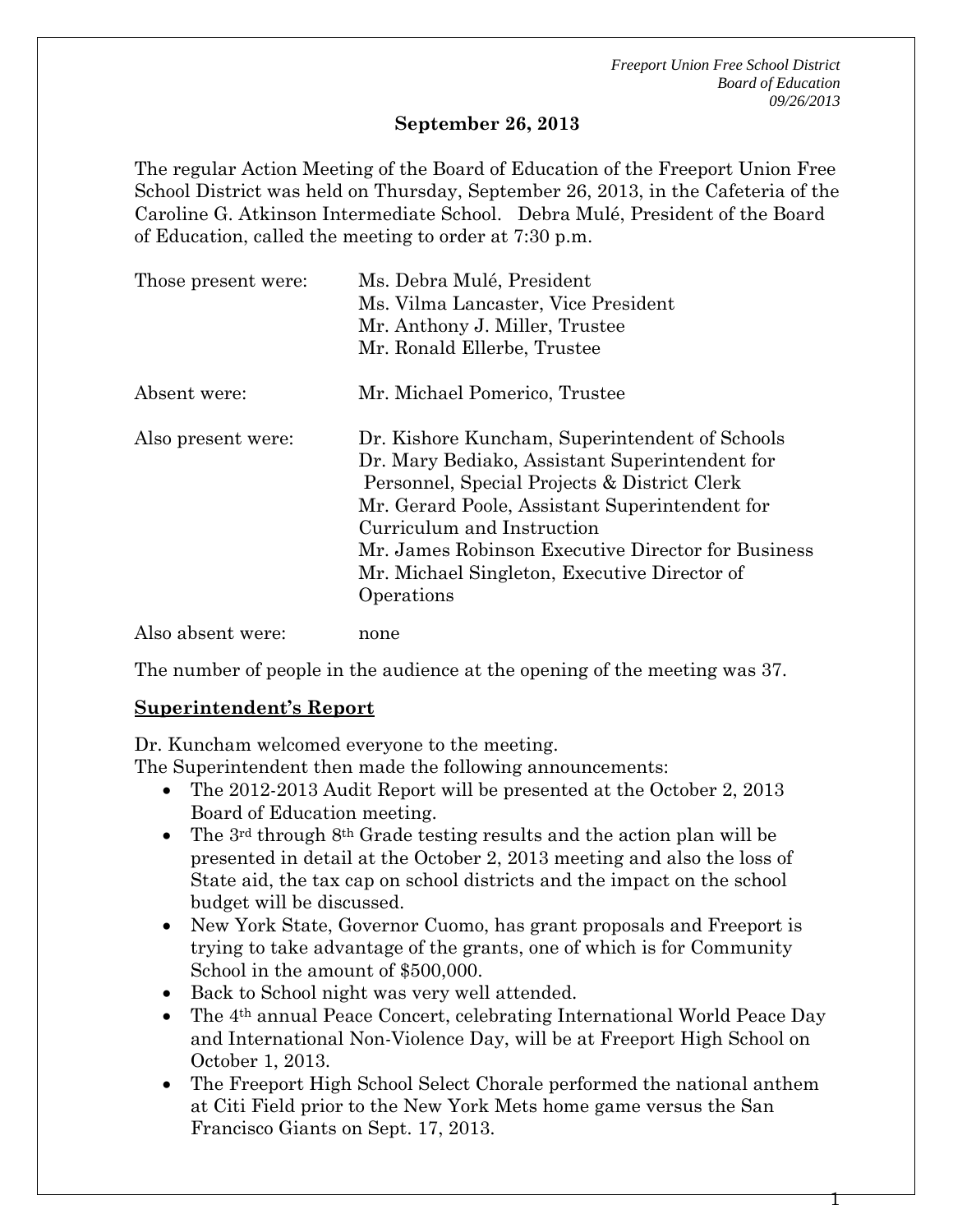Ms. Connie Velez, Principal of Caroline G. Atkinson Intermediate School, introduced the 5th Grade Duel Language Class. The students performed a traditional dance, in costume, for Hispanic Heritage Month. The performance was enjoyed by all.

## **Questions from the Public**

The public was given the opportunity to address the Board of Education. Each speaker was allowed to address the Board for four minutes on the Agenda only. The Board and administration addressed the comments from the public.

#### **Items for Action**

On a motion by Mr. Ellerbe and a second by Ms. Lancaster the following items were approved on a Consent Agenda. The vote was unanimous, Ellerbe, Lancaster, Miller and Mulé.

#### **Acceptance of the Minutes**

**BE IT RESOLVED** that the Board of Education of the Freeport Union Free School District hereby accepts the minutes of the following meetings as written: August 28, 2013; September 10, 2013

#### **Leave of Absence**

**BE IT RESOLVED**, that the Board of Education of the Freeport Union Free School District hereby grants a request for leave of absence as listed below:

**Rita Williams,** Senior Clerk Typist, effective September 4, 2013 through October 6, 2013, for health reasons.

**Celenia Torres,** Food Service Worker, effective April 4, 2013 now extended through November 4, 2013, for health reasons.

**Mondy Tillery**, Security Aide. effective September 16, 2013 through January 2, 2014, for health and childcare.

### **Change of Status**

**BE IT RESOLVED,** that the Board of Education of the Freeport Union Free School District hereby approves the following change of status as listed below:

**Dolores Miller,** Elementary Teacher, change of status from temporary to a tenures position (new due to enrollment) effective September 9, 2013, assignment: Columbus.

**Shawnee Harris,** Teaching Assistant, change of status from part-time to fulltime (replacing S. Karimi, retired) effective September 16, 2013, anticipated tenure date is September 16, 2016, compensation will now be \$34,113.86, assignment: New Visions.

**Marilyn Mirabella**, Teaching Assistant, change of status from part-time to fulltime (replacing S. Harris, change) effective September 16, 2013, anticipated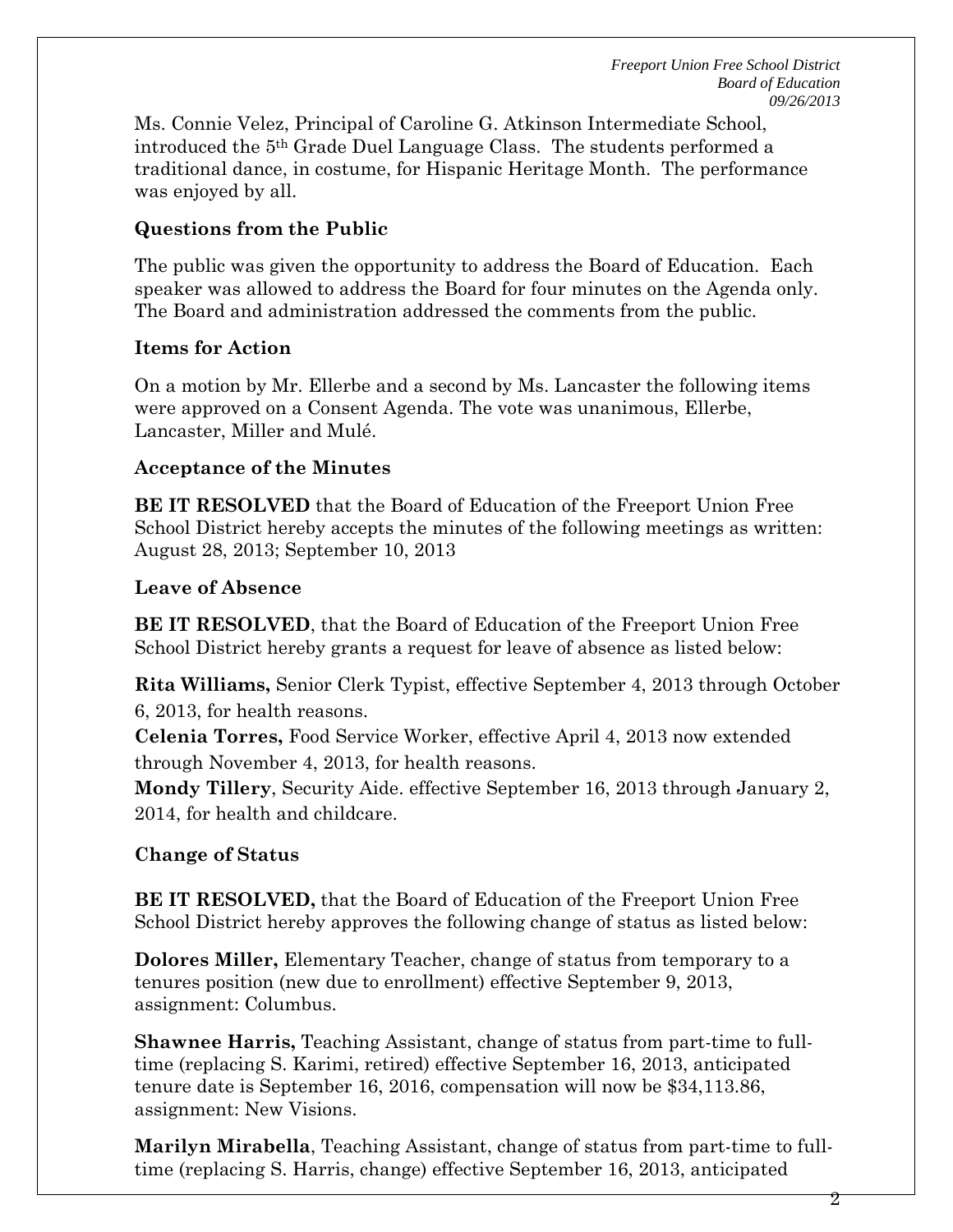tenure date is September 16, 2016, compensation will now be \$25,797.64, assignment: New Visions.

## **Resignation of Staff**

**BE IT RESOLVED**, that the Board of Education of the Freeport Union Free School District hereby accepts the letter(s) of resignation from the following staff member(s) as listed below:

**Susana Taveras,** full-time Teachers Aide, effective September 15, 2013, to accept another position in the District.

**Amy Mayo,** Permanent Substitute, effective September 9, 2013, for personal reasons

## **Appointment of Instructional Staff - Probationary**

**BE IT RESOLVED**, that the Board of Education of the Freeport Union Free School District, upon the recommendation of the Superintendent, hereby appoints the individuals listed in the attached Appointment of Staff Report - Temporary, in accordance with the rules of the Board of Regents. These individuals shall possess appropriate certification allowing them to serve as teachers in the public schools of New York.

**Katherine Quelix**, full-time Teaching Assistant, a probationary appointment effective September 9, 2013 through September 8, 2016, with an anticipated tenure date of September 9, 2016. Compensation will be according to the FTAA Schedule at \$19,226. Assignment: Atkinson.

**Kimberly Knoernschild**, full-time Teaching Assistant, a probationary appointment effective September 10, 2013 through September 9, 2016, with an anticipated tenure date of September 10, 2016. Compensation will be according to the FTAA Schedule at \$19,226. Assignment: New Visions.

**Avril Julian,** full-time Teaching Assistant, a probationary appointment effective September 10, 2013 through September 9, 2016, with an anticipated tenure date of September 10, 2016. Compensation will be according to the FTAA Schedule at \$19,226. Assignment: Archer.

**Regina McEnroe,** full-time Teaching Assistant, a probationary appointment effective September 19, 2013 through September 18, 2016, with an anticipated tenure date of September 19, 2016. Compensation will be according to the FTAA Schedule at \$19,226. Assignment: New Visions.

## **Appointment of Instructional Staff - Temporary**

**BE IT RESOLVED**, that the Board of Education of the Freeport Union Free School District, upon the recommendation of the Superintendent, hereby appoints the individuals listed in the following Appointment of Staff Report - Temporary, in accordance with the rules of the Board of Regents. These individuals shall possess appropriate certification allowing them to serve as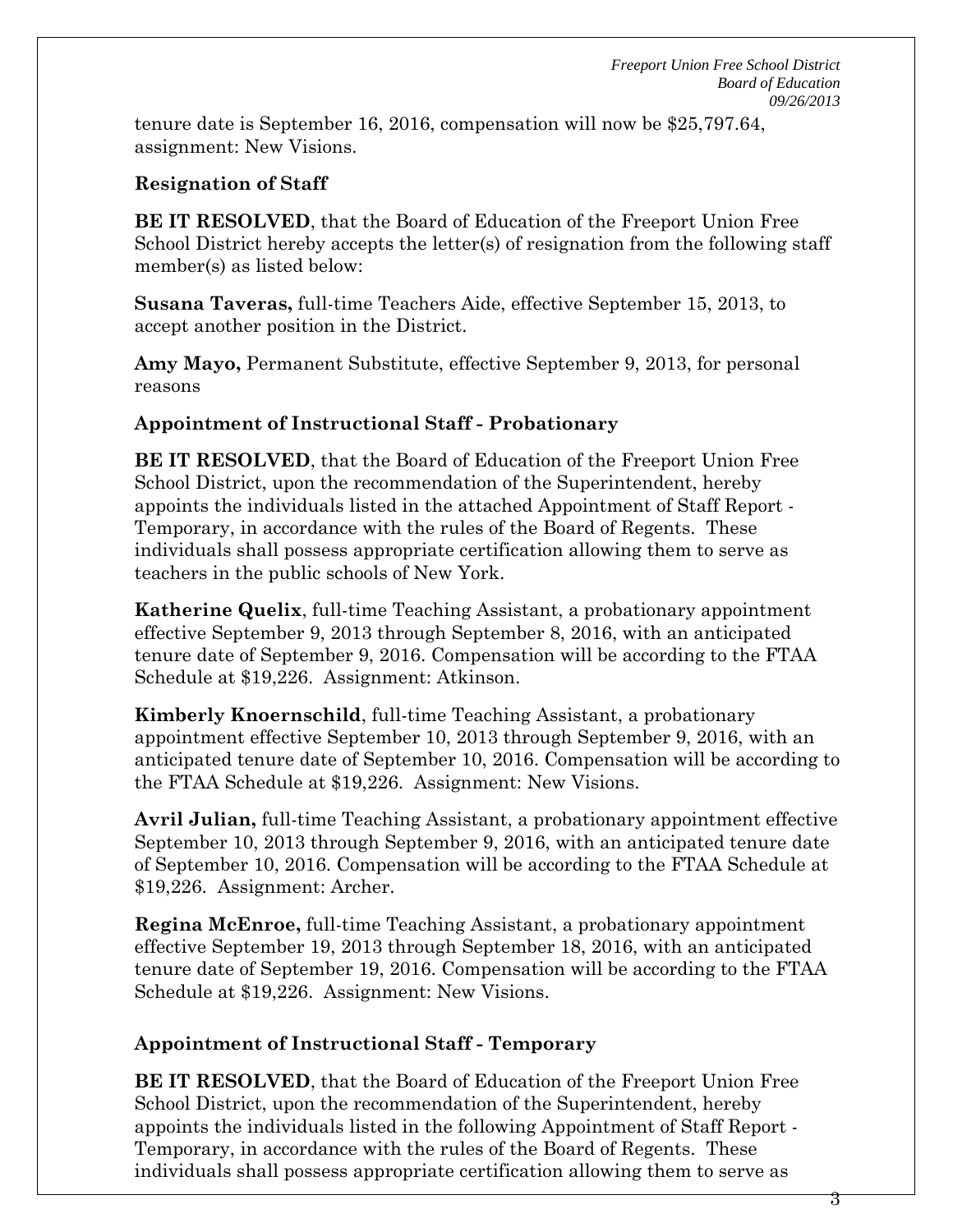teachers in the public schools of New York.

**Kristin Jones-Thom**, a temporary appointment (replacing D. Miller, change) effective September 9, 2013 through January 31, 2014. Compensation for this position will be \$65,976 pro-rated. Assignment: Bayview.

**Carissa Grimaldi,** Permanent Substitute, a temporary appointment effective September 10, 2013 through June 27, 2014. Compensation for this will be at the Substitute Pay Rate of \$125 per day. Assignment: Atkinson.

**Elwin Canales,** Permanent Substitute, a temporary appointment effective September 18, 2013 through June 27, 2014. Compensation for this will be at the Substitute Pay Rate of \$125 per day. Assignment: Dodd.

**Andrew Abberton,** Permanent Substitute, a temporary appointment effective September 19, 2013 through June 27, 2014. Compensation for this will be at the Substitute Pay Rate of \$125 per day. Assignment: Dodd.

### **Appointment of Non-Instructional Staff**

**BE IT RESOLVED**, that the Board of Education of the Freeport Union Free School District hereby appoints the individuals as listed, in accordance with Civil Service Rules and Regulations.

**Susana Taveras,** Clerk Typist (Bilingual), (replacing J. Reinke, resigned), effective September 16, 2013, probationary period 26 weeks upon Civil Service approval, compensation will be \$37,166 according to the Clerical Salary Schedule. Assignment: Administration.

**Beverly Romm**, Administrative Assistant, (replacing M. Ross, retired) effective September 30, 2013, probationary period 26 weeks upon Civil Service approval, compensation will be \$50,000 according to the Clerical Salary Schedule. Assignment: Administration.

### **Co-Curricular Appointments**

**BE IT RESOLVED** that the Board of Education of the Freeport Union Free School District, upon the recommendation of the Superintendent, hereby appoints the individuals listed below, in accordance with the rules of the Board of Regents. These individuals shall possess appropriate certification allowing them to serve as teachers or other staff in the public schools of New York.

| <b>ADVISOR</b>    | <b>CLUB</b>                     | SCHOOL   | <b>STIPEND</b> |
|-------------------|---------------------------------|----------|----------------|
| Allison Caldwell  | Mathletes - Grade 5             | Atkinson | 1,830          |
| Matthew Yatsyla   | Mathletes - Grade 6             | Atkinson | 1,830          |
| Christina Schwarz | Odyssey of the Mind – Team #1   | Atkinson | 2,572          |
| Carrie Frederick- | Odyssey of the Mind $-$ Team #2 | Atkinson | 2,572          |
| Muchnick          |                                 |          |                |

### 2013- 2014 CO-CURRICULAR CLUBS ADVISORS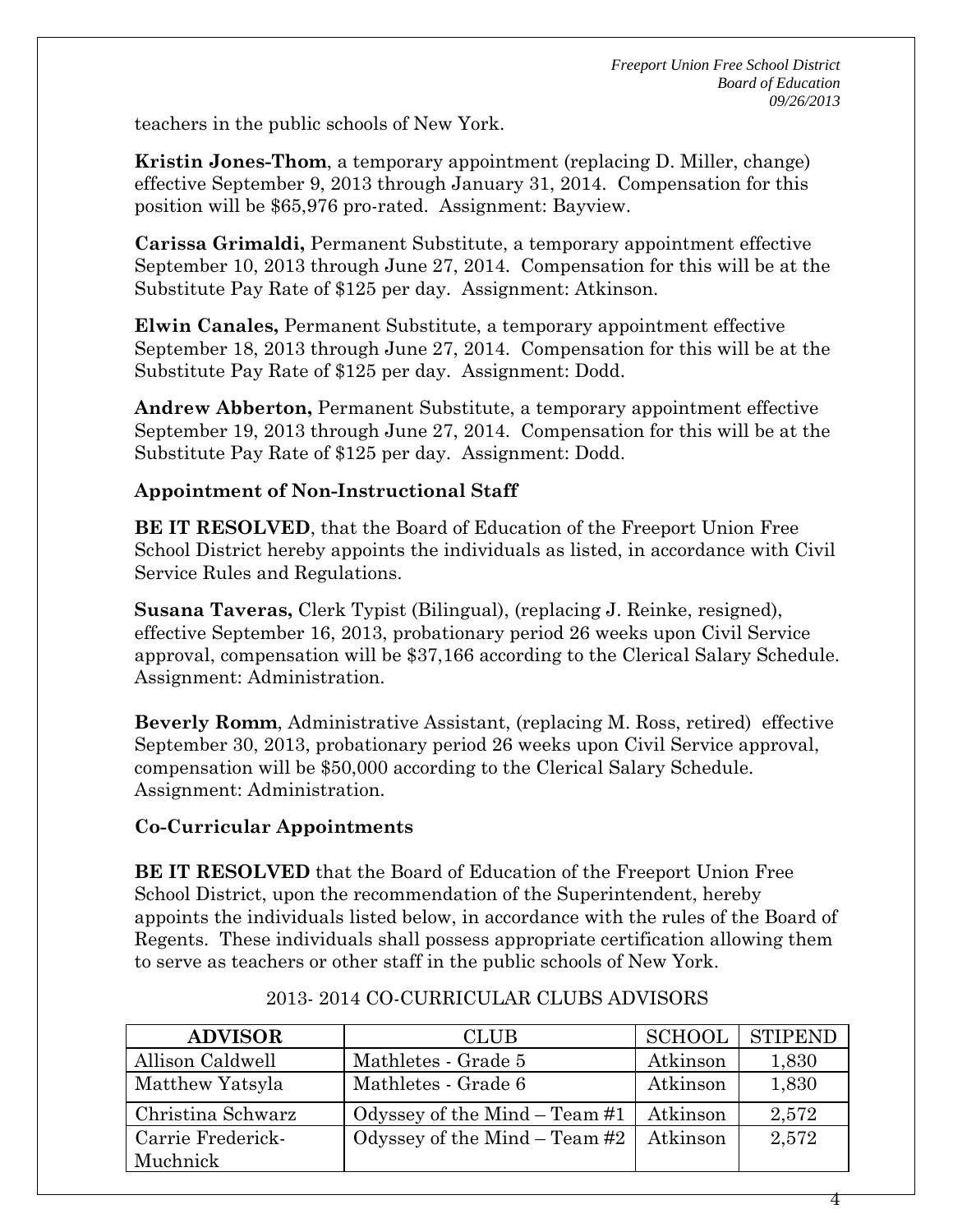| Mary-Kate Robinson           | Future Problem Solving-Team<br>#1     | Atkinson   | 2,572 |
|------------------------------|---------------------------------------|------------|-------|
| Nancy Hanrahan               | Future Problem Solving-Team<br>#2     | Atkinson   | 2,572 |
| Alison Leone                 | Dodd Yearbook                         | Dodd       | 1,920 |
| Amanda Mizel                 |                                       |            | 1,920 |
| Robert Fallot                | Co-Student Council                    | Dodd       | 1,920 |
| Diane Saunders               |                                       |            | 1.920 |
| Carol Byrne                  | Mathletes                             | Dodd       | 2,572 |
| Maryclaire Dumas-<br>Landisi | <b>Future Problem Solvers</b>         | Dodd       | 2,572 |
| Annette Jones                | Odyssey of the Mind                   | Dodd       | 1,286 |
| Vida Brizill                 |                                       |            | 1,286 |
| Ronald Grinnell              | <b>Student Fund Treasurer</b>         | Dodd       | 1,830 |
| Adam Rubin                   | Jazz Ensemble                         | Dodd       | 1,830 |
| Sherill Spruill              | Select Chorale                        | Dodd       | 1,830 |
| Candice Mordhorst            | Select Orchestra                      | Dodd       | 1,830 |
| Denise Lloyd                 | Dodd Respect                          | Dodd       | 1,478 |
| Vashti Burke                 | Ladies Club of Dodd                   | Dodd       | 1,365 |
| Thomas Doyle                 | Science Club                          | Dodd       | 1,036 |
| Michele Haimes               | A.M. Announcement Club                | Dodd       | 518   |
| Felice Niland                |                                       |            | 518   |
| Robert Fallot                | Environmental Club                    | Dodd       | 1,036 |
| Nicholas Alberti             | Art Club                              | Dodd       | 1,036 |
| Felice Niland                | National Honor Society                | Dodd       | 518   |
| Nancy Berg                   | Peer Mediation                        | Dodd       | 1,036 |
| Linda Salzer                 | Service Corps/Future Corps            | Dodd       | 1,036 |
| Melissa O'Hara               | Flashing                              | <b>FHS</b> | 5121  |
| Tom Alma                     | Yearbook                              | <b>FHS</b> | 2560  |
| Jocelyn Rodriguez            |                                       |            | 2560  |
| Michael LaSorsa              | Marching Band Director                | <b>FHS</b> | 4,756 |
| <b>Adam Rubin</b>            | Marching Band Asst. Dir.              | <b>FHS</b> | 2,194 |
| Jennifer Volta               | Vintage                               | <b>FHS</b> | 1,981 |
| Mark Spanier                 |                                       |            | 1,981 |
| Joshua Levitt                | <b>Student Congress</b>               | <b>FHS</b> | 3,840 |
| John Duggan                  | Senior Class Advisor                  | <b>FHS</b> | 3,840 |
| <b>Christopher Dressler</b>  | <b>Assistant Senior Class Advisor</b> | <b>FHS</b> | 2,572 |
| Zoraya Bussey                | Junior Class Advisor                  | <b>FHS</b> | 2,572 |
| Sylvia Fernandez             | Assistant Junior Class Advisor        | <b>FHS</b> | 1,830 |
| Kristen Anisis               | Sophomore Class Advisor               | <b>FHS</b> | 1,830 |
| Pamela Schmidt               | Freshman Class Advisor                | <b>FHS</b> | 915   |
| Keri Loper                   |                                       |            | 915   |
| Richard Genzone              | <b>WFHS</b> Communications            | <b>FHS</b> | 2,572 |
| Joseph D'Agostino            | Mathletes                             | <b>FHS</b> | 2,572 |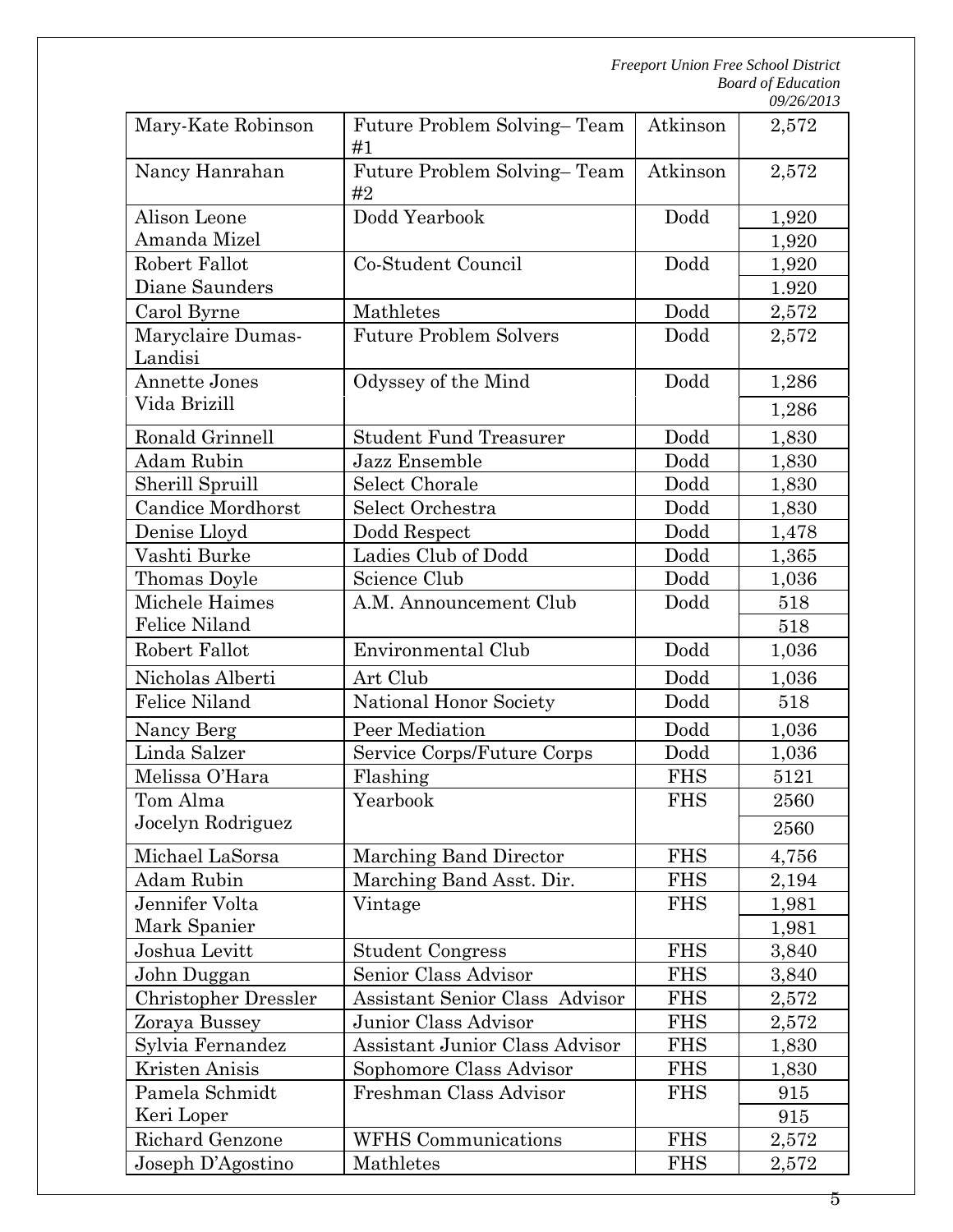|                      |                                                           |            | 09/26/2013 |
|----------------------|-----------------------------------------------------------|------------|------------|
|                      | Mathletes Asst. Advisor                                   | <b>FHS</b> | 1,036      |
| Angela Wheat         | Future Problem Solving - Team<br>#1                       | <b>FHS</b> | 2,572      |
| Lauren Calvo         | Future Problem Solving - Team<br>#2                       | <b>FHS</b> | 2,572      |
| Nela Hawthorne       | <b>DECA</b>                                               | <b>FHS</b> | 2,572      |
| Ana Rodriguez        | Odyssey of the Mind - Team #1                             | <b>FHS</b> | 2,572      |
| Cynthia Certain      | Odyssey of the Mind - Team #2                             | <b>FHS</b> | 2,572      |
| Lolita Beathea       | Key Club                                                  | <b>FHS</b> | 2,572      |
| Ellen Schultis       | National Honor Society                                    | <b>FHS</b> | 2,133      |
| Michele Aliani       | Peer Leadership Advisor                                   | <b>FHS</b> | 1,891      |
| Angela Wheat         | Peer Leadership                                           | <b>FHS</b> | 1,636      |
| Danielle Byrnes      | (3 Assistant Advisors)                                    |            | 1,636      |
| <b>Richard Sells</b> |                                                           |            | 1,636      |
| Vashti Burke         | FHS She-Devils Color guard &<br>She-Devils Heat Kick line | <b>FHS</b> | 2,077      |
| Timothy McShan       | NJROTC Drill Team                                         | <b>FHS</b> | 1,891      |
| Cynthia Certain      | Latin Dance Salsa Team                                    | <b>FHS</b> | 1,891      |
| Angela Wheat         | Peer Tutoring                                             | <b>FHS</b> | 1.830      |
| Danielle Sekesan     | Gay Straight Alliance                                     | <b>FHS</b> | 1,649      |
| Wendy Lindner        | Interactors/Rotary Club                                   | <b>FHS</b> | 1,707      |
| Michael LaSorsa      | Jazz Ensemble                                             | <b>FHS</b> | 1,585      |
| Reginald Carolina    | Mock Trial                                                | <b>FHS</b> | 1,281      |
| Kerry McCarthy       | "It's Academic"                                           | <b>FHS</b> | 1,281      |
| Sally Ann Schrader   | <b>Freeport Sports Leadership</b><br>Club                 | <b>FHS</b> | 1,281      |
| Michael LaSorsa      | <b>Brass Ensemble</b>                                     | <b>FHS</b> | 1,281      |
| Tim Warner           | Ninth Grade Select                                        | <b>FHS</b> | 1,281      |
| Sally Ann Schrader   | Chess Club                                                | <b>FHS</b> | 1,281      |
| Yolette Latortue     | African American Bowl                                     | <b>FHS</b> | 1,281      |
| Sarah Molese         | <b>HOSA</b>                                               | <b>FHS</b> | 1,221      |
| Linda Hendrickson    | Devils Pride                                              | <b>FHS</b> | 1,036      |
| Maria Rivera         | Foreign Language Club<br>(French/Italian/ESL)             | <b>FHS</b> | 1,036      |
| Linda Hendrickson    | Horticulture/ Beautification<br>Club                      | <b>FHS</b> | 1,036      |
| Cathy Rodes          | Art/Fashion Club                                          | <b>FHS</b> | 1,036      |
| Richard Johnson      | Computer Repair Club                                      | <b>FHS</b> | 1,036      |
| Alicia Brennis       | SADD/Challenge Leaders                                    | <b>FHS</b> | 1,036      |
| <b>Felice Niland</b> | <b>AIDS</b> Awareness Group                               | <b>FHS</b> | 518        |
| Yasmin Chambers      |                                                           |            | 518        |
| Alicia Brenneis      | Peer Mediation                                            | <b>FHS</b> | 1,036      |
| Daniel Moran         | Science Club/Science Olympiad                             | <b>FHS</b> | 518        |
| Karen Cole-Onaifo    |                                                           |            | 518        |

**Appointment of Community School Staff**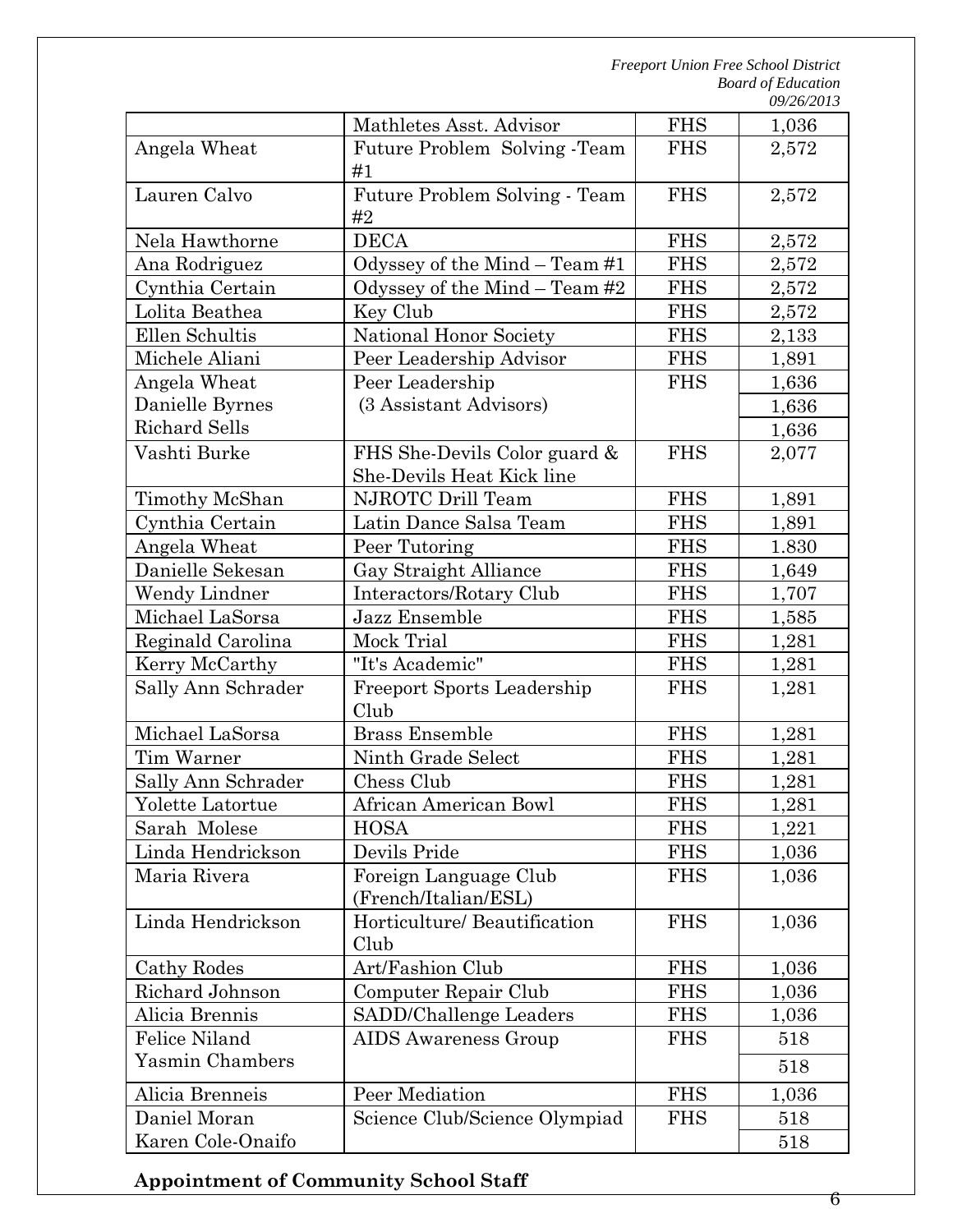**BE IT RESOLVED,** that the Board of Education of the Freeport Union Free School District, upon the recommendation of the Superintendent, hereby appoints the individuals listed below, in accordance with the rules of the Board of Regents. These individuals shall possess appropriate certification allowing them to serve as teachers or other staff in the public schools of New York.

| Name                  | $\sim$ as reachers of center stati in the passive sensons of FIGW FOR<br>Assignment | Salary      |
|-----------------------|-------------------------------------------------------------------------------------|-------------|
| Matos, Jackie         | Principal                                                                           | \$14,368    |
| Campiglia, Michael    | <b>Assistant Principal</b>                                                          | \$13,748    |
| Aniano, Anthony       | Algebra 1                                                                           | \$6,725     |
| Basile, Anthony       | Economics                                                                           | \$6,725     |
| Bennedetto, Michael   | Psychology/Human Relations/Criminal<br>Justice/Sociology                            | \$6,625     |
| Brennis, Alicia       | Social Worker                                                                       | \$5,911     |
| Cellan, Russ          | Health/Physical Ed./Alternative<br>(Spring)                                         | \$5,911     |
| Certain, Cynthia      | <b>ELL Global</b>                                                                   | \$12,172.50 |
| Cirina, Nancy         | Special Education                                                                   | \$13,250    |
| Dickens, Angela       | Geometry I/ Advanced Algebra IS                                                     | \$19,775    |
| Doyle, Thomas         | Living Environment(Fall)                                                            | \$5,472.50  |
| Dressler, Chris       | Global 9 (Fall)                                                                     | \$5,472.50  |
| Fallot, Robert        | Earth Science (Spring)                                                              | \$5,734.75  |
| Florkowski, Genevieve | Guidance                                                                            | \$24,345    |
| Gilliam, Carol        | Librarian                                                                           | \$6,725     |
| Hawthone, Nela        | Career Internship                                                                   | \$5,911     |
| Jones, Annette        | Algebra I                                                                           | \$10,945    |
| Kleinhans, Todd       | Marine/Ocean IS                                                                     | \$2,911.50  |
| Maia, Maribel         | <b>ESL</b>                                                                          | \$13,150    |
| O'Hara, Melissa       | English 10 (Spring)                                                                 | \$5,823     |
| Perez, Joseph         | <b>ESL</b>                                                                          | \$12,520.50 |
| Pizzo, John           | Participation in Government                                                         | \$6,625     |
| Raeihle, Magaly       | Psychologist                                                                        | \$5,734.75  |
| Rizzo, Greg           | English 12                                                                          | \$13,250    |
| Rodriguez, Ana        | English 10/11                                                                       | \$11,469.50 |
| Rodriguez, Jocelyn    | Studio Art                                                                          | \$13,250    |
| Sameroff, Margaret    | Nurse (4 nights)                                                                    | \$26,300    |
| Saunders, Diane       | ESL                                                                                 | \$11,822    |
| Schack, Vanessa       | English 11 (Fall)                                                                   | \$5,646.50  |
| Tuitt, Joseph         | US History                                                                          | \$13,250    |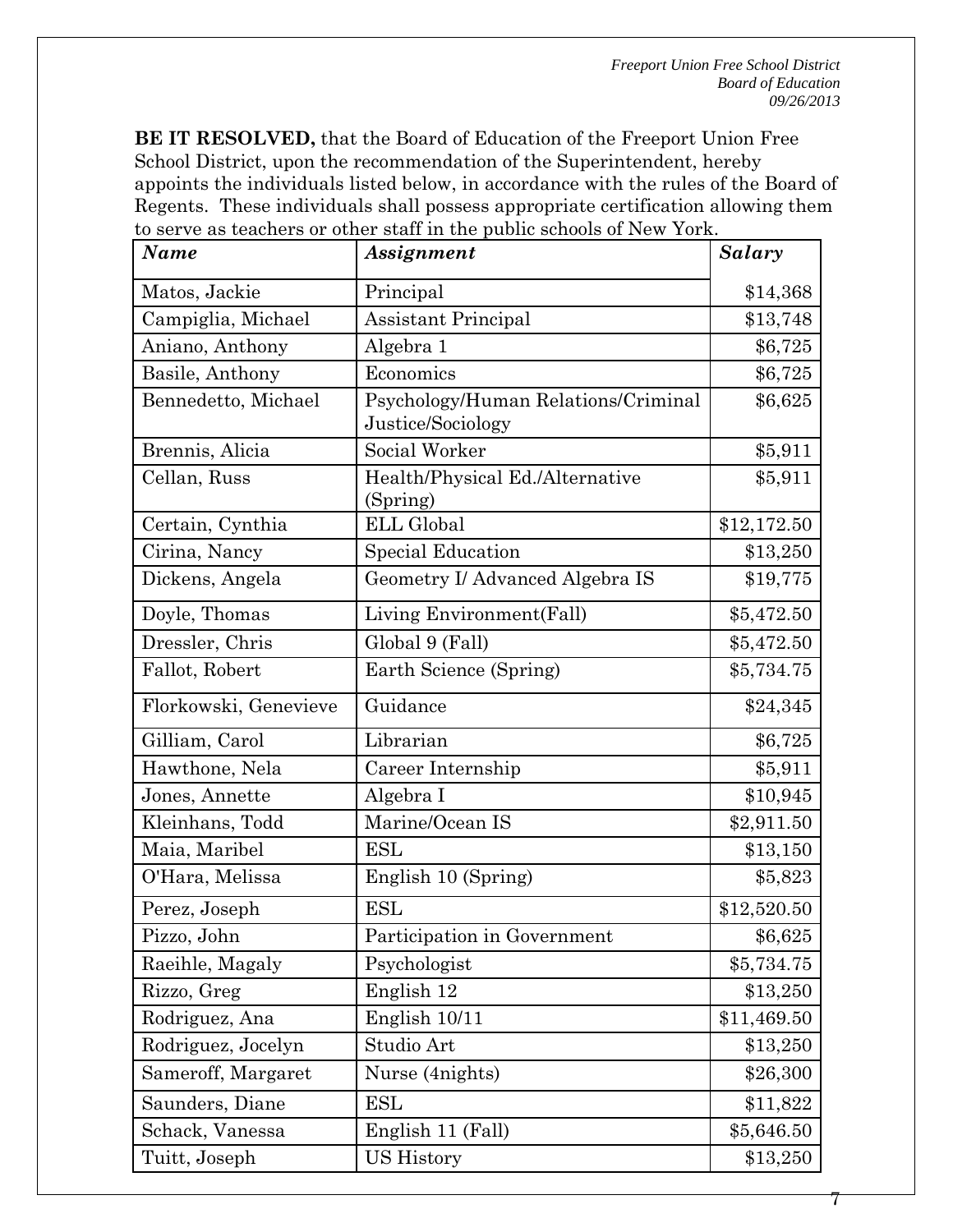| Vidalon, Vanessa | <b>ESL Living Environment (Spring)</b> | \$5,911     |
|------------------|----------------------------------------|-------------|
| Wheat, Angela    | Global 10                              | \$6,173.50  |
| Yarmola, Robert  | Special Education                      | \$12,172.50 |
| Zito, George     | Health/Physical Ed./Alternative (Fall) | \$5,646.50  |
|                  |                                        |             |
| Metzler, Jill    | Secretary                              | \$4,688.50  |
| Seymour, Maureen | Secretary                              | \$4,688.50  |
| Registration     | Guidance                               | \$2,136     |

### **CSE/CPSE Minutes**

**BE IT RESOLVED,** that the Board of Education of the Freeport Union Free School District hereby accepts the minutes of the meetings of the Committees on Special Education and Preschool Special Education for the following dates: July 16, 2013; August 13, 16, 27, 29, 2013; September 4, 2013

### **Other Items for Action**

On a motion by Mr. Miller and a second by Mr. Ellerbe the following item was approved:

## **Granting of Tenure**

**BE IT RESOLVED,** that the Board of Education of the Freeport Union Free School District hereby grants tenure status to the following individual(s):

| <b>Teaching Assistants</b> |               |                           |                    |  |
|----------------------------|---------------|---------------------------|--------------------|--|
| <b>NAME</b>                | <b>SCHOOL</b> | <b>TENURE AREA</b>        | <b>TENURE DATE</b> |  |
| Erica Baron                | New Visions   | <b>Teaching Assistant</b> | October 4, 2013    |  |
| Susan Mandeltort           | Atkinson      | <b>Teaching Assistant</b> | October 5, 2013    |  |
| Jesse Pohlman              | <b>FHS</b>    | <b>Teaching Assistant</b> | October 18, 2013   |  |

The vote was unanimous, Ellerbe, Lancaster, Miller and Mulé.

On a motion by Ms. Lancaster and a second by Mr. Ellerbe the following item was approved:

# **Retirement of Staff**

**BE IT RESOLVED,** that the Board of Education of the Freeport Union Free School District hereby accepts the letter of resignation for the purpose of retirement from the following staff member(s) as listed: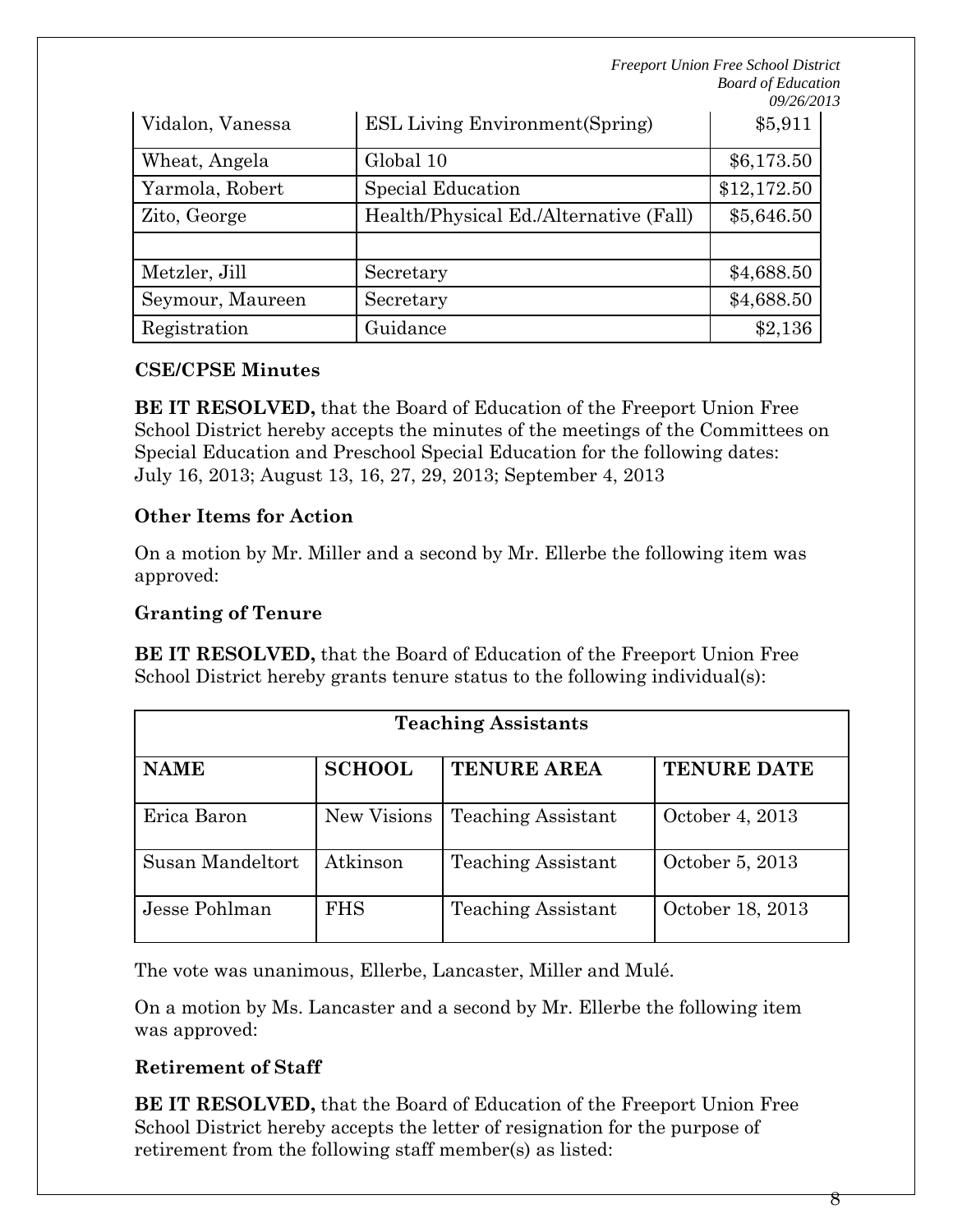**Mary Rodrigues**, Typist Clerk, effective September 30, 2013, after serving the children of Freeport for more than 12 years.

**Elena Accomando**, Typist Clerk, (10 Month), effective October 29, 2013, after serving the children of Freeport for more than 8 years.

The vote was unanimous, Ellerbe, Lancaster, Miller and Mulé.

On a motion by Mr. Ellerbe and a second by Ms. Lancaster the following item was approved:

# **Resolution Regarding the Suspension of an Employee**

**BE IT RESOLVED,** that the Board of Education of the Freeport Union Free School District hereby accepts the suspension of a non-instructional employee with the initials M. G.

The vote was unanimous, Ellerbe, Lancaster, Miller and Mulé.

On a motion by Mr. Miller and a second by Mr. Ellerbe the following item was approved:

# **Re-certification of Lead Principal Evaluators**

**BE IT RESOLVED,** that Dr. Kishore Kuncham, Dr. Mary Bediako and Mr. Gerard Poole are hereby certified as a Qualified Lead Evaluators of Building Principals having successfully completed the training requirements prescribed in 8 NYCRR §30-2.9(b), including:

- (1) The New York State Teaching Standards, and their related elements and performance indicators/the Leadership Standards and their related functions;
- (2) Evidence-based observation techniques that are grounded in research;
- (3) Application and use of the student growth percentile model and the value-added growth model as defined in 8 NYCRR §30-2.2;
- (4) Application and use of the State-approved principal rubric selected by the Freeport School District for use in the evaluations of Building Principals, including training on the effective application of such rubrics to observe a Building Principal's practice;
- (5) Application and use of the assessment tools that the Freeport School District utilizes to evaluate its Building Principals, including, but not limited to, Marshall Rubrics (structured portfolio reviews; professional growth goals; building principal improvement goals, etc.);
- (6) Application and use of the State-approved locally selected measures of student achievement used by the Freeport School District to evaluate its principals;
- (7) The scoring methodology utilized by the Department and the Freeport School District to evaluate a Building Principal under 8 NYCRR Subpart 30-2 including:
- (a) How scores are generated for each subcomponent and the composite effectiveness score of Building Principals, and
- (b) Application and use of the scoring ranges prescribed by the Commissioner for the four designated rating categories used for the overall rating of Building Principals and their subcomponent ratings; and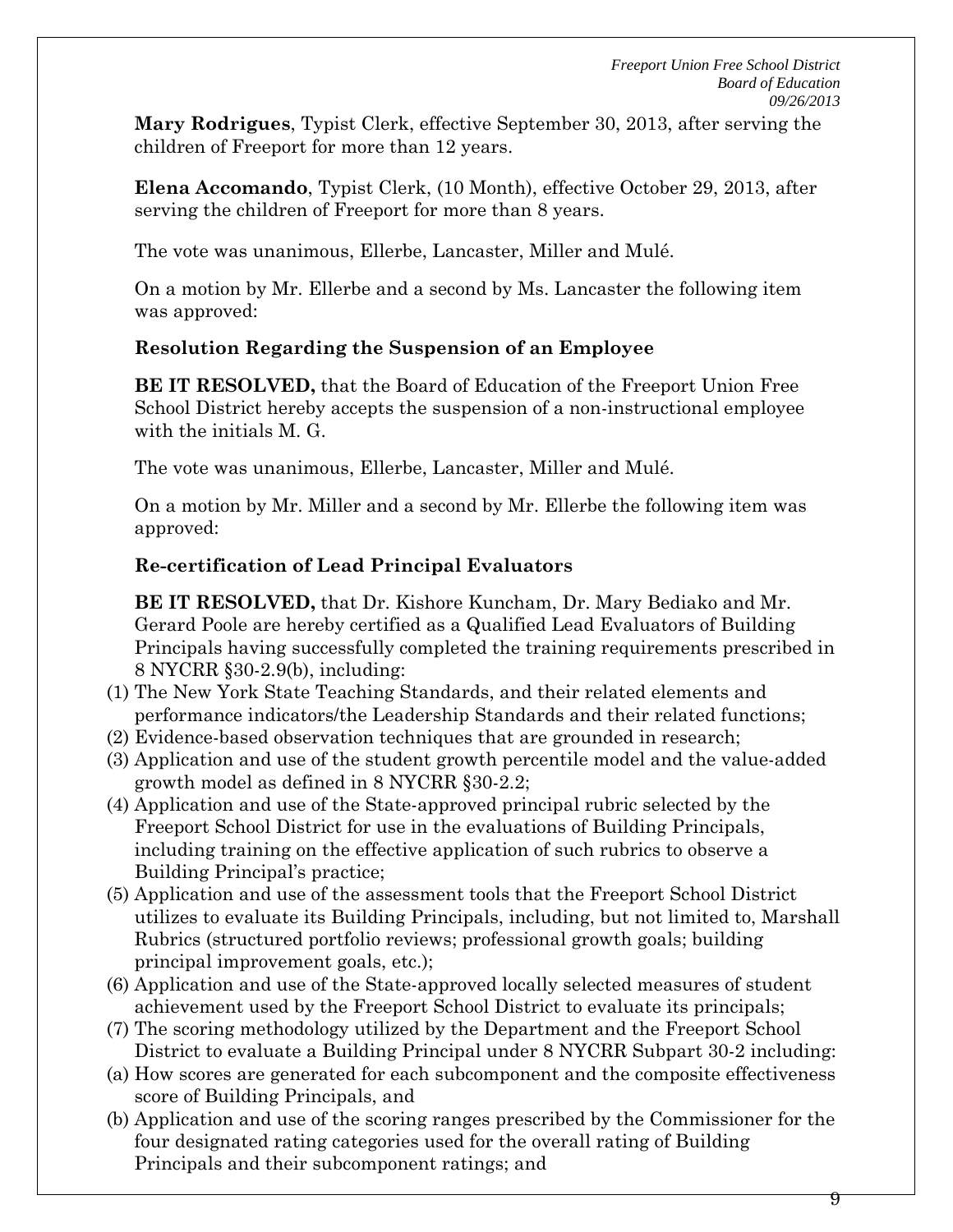(8) Specific considerations in evaluating Building Principals of English language learners and students with disabilities.

This certification has been issued in accordance with the process for certifying lead evaluators described in the Freeport School District's annual professional performance review plan.

The vote was unanimous, Ellerbe, Lancaster, Miller and Mulé.

On a motion by Ms. Lancaster and a second by Mr. Ellerbe the following item was approved:

### **Re-certification of Lead Evaluators/Evaluators of Teachers**

**BE IT RESOLVED,** that the attached named administrators are hereby certified as a Qualified Lead Evaluators/Evaluators of Teachers having successfully completed the training requirements prescribed in 8 NYCRR §30- 2.9(b), including:

- 1. New York State Teaching Standards and their related elements performance indicators
- 2. Evidence-based observation techniques that are grounded in research
- 3. Application and use of Student Growth Percentile and Value Added Growth Model data
- 4. Application and use of the State-approved teacher rubrics
- 5. Application and sue of any assessments tools used to evaluate teachers
- 6. Application and use of State-approved locally selected measures of student achievement (NWEA)
- 7. Use of Statewide Instructional Reporting System
- 8. Scoring methodology used to evaluate teachers
- 9. Specific considerations in evaluating teachers of ELLS and students and disabilities
- 10.Training methodology to ensure inter-rating reliability

This certification has been issued in accordance with the process for certifying lead evaluators/evaluators described in the Freeport School District's annual professional performance review plan.

### QUALIFIED LEAD EVALUATORS/EVALUATORS OF TEACHERS

|                    | gorman no bon'ny orana dia GMT+1.1001.1101.110 dia mampiasa ny |                      |
|--------------------|----------------------------------------------------------------|----------------------|
| Paulette Acquavito | Sue Greca                                                      | Clordina Pawlak      |
| Danielle Ballard   | Wendy Haise                                                    | Vincent Pereira      |
| Mary Bediako       | Nelson Holland                                                 | Naviha Ponce-Paz     |
| Jonathan Bloom     | Anne-Marie Hudley                                              | Gerard Poole         |
| Gisselle Campbell- | <b>Simmons</b>                                                 | Alma Rocha           |
| Ham                | Alice Kane                                                     | Nancy Schempp        |
| Linda Carter       | Paula Lein                                                     | Glenn Stewart        |
| Renee Crump-Dedmon | Johane Ligonde                                                 | Consuela Velez       |
| Susan DeLuca       | Pamela Maltese                                                 | <b>Estelle Weiss</b> |
| Michael Fee        | Joseph Mille                                                   | Odette Wills         |
| Mary Garguilo      | Amanda Muldowney                                               |                      |

The vote was unanimous, Ellerbe, Lancaster, Miller and Mulé.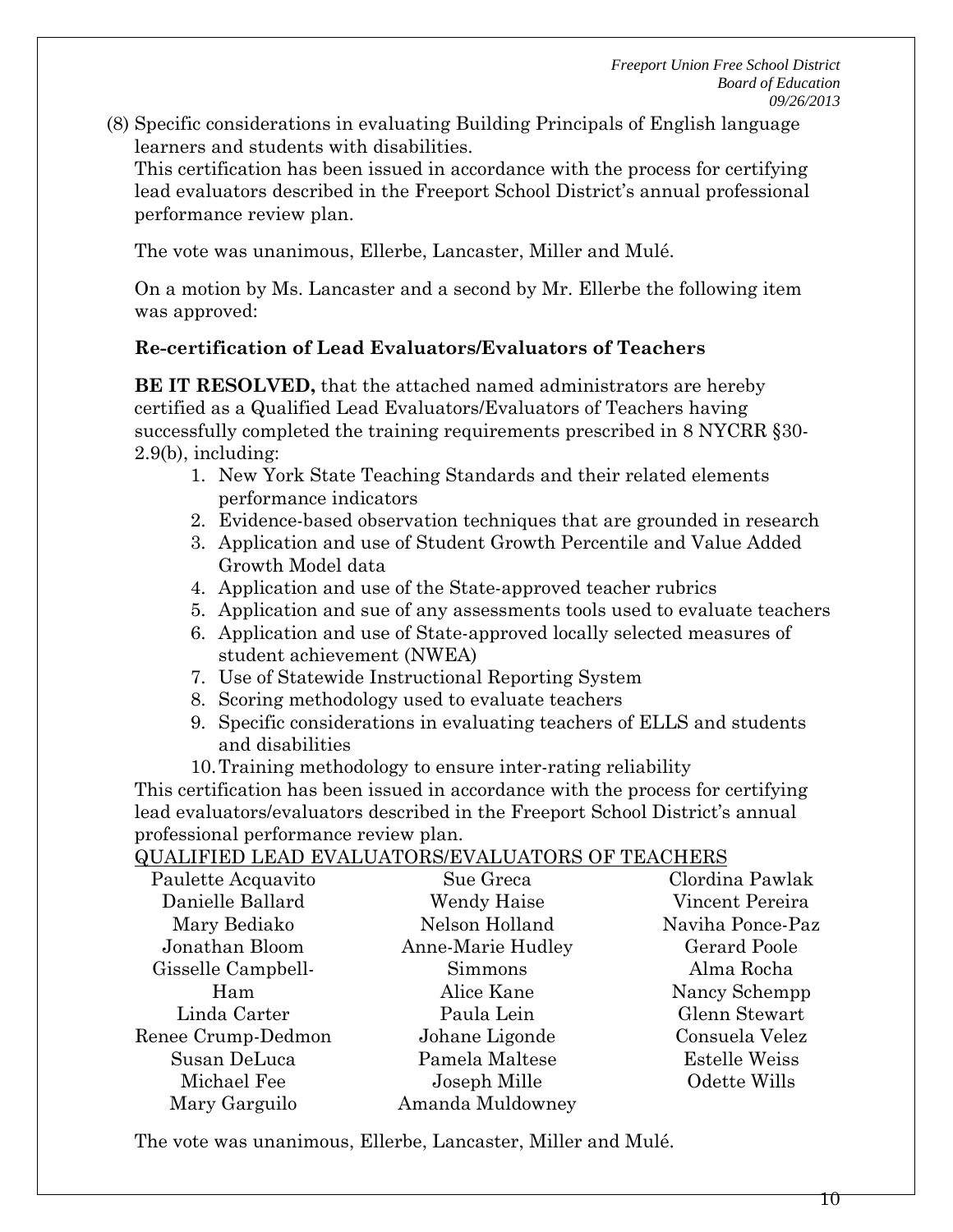On a motion by Mr. Ellerbe and a second by Mr. Miller the following item was approved:

## **Approval of an Overnight Field Trip**

**BE IT RESOLVED** that the Board of Education of the Freeport Union Free School District hereby authorizes Freeport High School to conduct a field trip for the Select Chorale to Williamsburg, Virginia scheduled for April 11th through April 13th 2014 for the purpose of participating in a music competition and touring historic sites that are tied to music the Chorale will be performing this year.

**BE IT FURTHER RESOLVED** that said authorization is subject to availability of chaperones and to Freeport High School's compliance with all insurance, health, safety, and financial guidelines as indicated in the Administrative Procedure for overnight, off-Long Island, field trips.

The vote was unanimous, Ellerbe, Lancaster, Miller and Mulé.

On a motion by Mr. Miller and a second by Ms. Lancaster the following item was approved:

# **Approval of Consultants**

**BE IT RESOLVED,** that the Board of Education of the Freeport Union Free School District hereby approves the agreements between the following consultants and the Freeport Union Free School District, as per the following list for; and

**BE IT FURTHER RESOLVED**, that the Board of Education authorizes the Superintendent (or his designee) to execute said agreements on its behalf.

| Consultant                                | Scope of Work                                                                                                  |                                                                                         | Cost      | <b>Funding Source</b>                                             |
|-------------------------------------------|----------------------------------------------------------------------------------------------------------------|-----------------------------------------------------------------------------------------|-----------|-------------------------------------------------------------------|
| Informed<br>Decision<br>Services,<br>Inc. | Project Evaluation of the Strengthening<br>Teacher and Leader Effectiveness Grant<br>as required by the grant. |                                                                                         | \$5,000.  | Strengthening Teacher<br>and Leader Effectiveness<br>Grant        |
| Adelphi<br>University                     | District                                                                                                       | Provide Special Education<br><b>Dual Certification Courses</b><br>to Freeport teachers. | \$54,750. | <b>Strengthening Teacher</b><br>and Leader Effectiveness<br>Grant |
| Adelphi<br>University                     | All $K-4$<br>schools:<br>Grade 2<br>teachers                                                                   | Professional Development<br>for the Next generation<br>Science Standards.               | \$39,000. | Strengthening Teacher<br>and Leader Effectiveness<br>Grant        |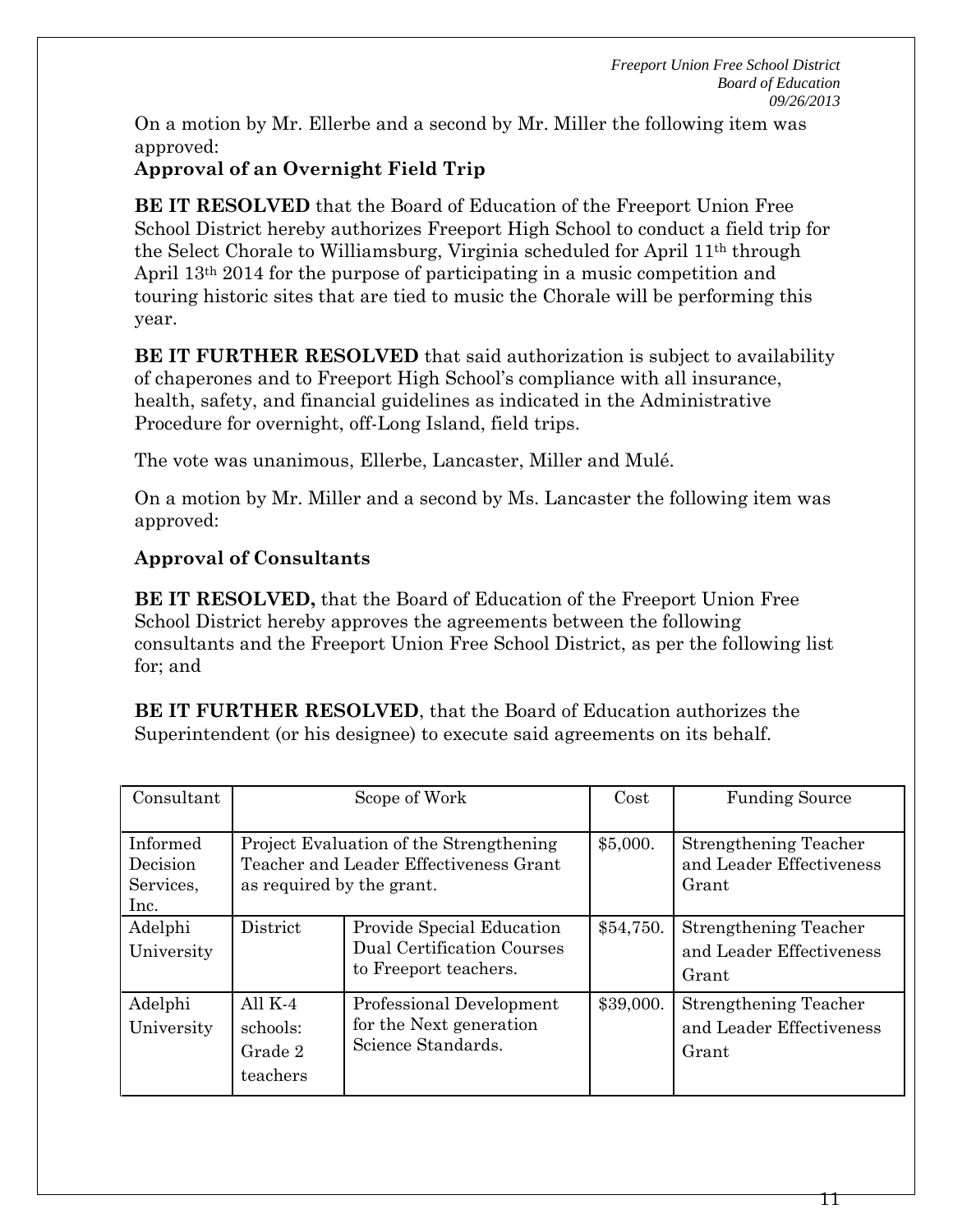|                              |                                                              | <b>Freeport Union Free School District</b><br><b>Board of Education</b><br>09/26/2013                                                         |           |                                                              |
|------------------------------|--------------------------------------------------------------|-----------------------------------------------------------------------------------------------------------------------------------------------|-----------|--------------------------------------------------------------|
| Cradle of<br>Aviation        | All $K-4$<br>schools                                         | STEM enrichment program<br>services for all grade 4<br>students.                                                                              | \$19,200. | 21st Century Learning<br>Grant                               |
| Mind<br>Candy,<br><b>LLC</b> | Atkinson,<br>Dodd, High<br>School                            | GENTS program:<br>Leadership and character<br>building program activities<br>for students with behavioral<br>issues.                          | \$12,000. | 21st Century Community<br>Learning Centers Grant             |
| Freeport<br>Pride, Inc.      | <b>FHS</b><br>Dodd<br>Middle<br>School<br>Atkinson<br>School | Weekly, meeting discussion<br>groups in which students<br>discuss issues designed to<br>promote a drug free lifestyle<br>and nonviolence      | \$30,000. | 21 <sup>st</sup> Century Community<br>Learning Centers Grant |
| Stepping<br>Out Ponies       | <b>New</b><br><b>Visions</b>                                 | Students will learn about<br>farm animals in order to<br>build background knowledge<br>and vocabulary to support a<br>CCLS curriculum module. | \$450.    | 21st Century Community<br>Learning Centers Grant             |

The vote was unanimous, Ellerbe, Lancaster, Miller and Mulé.

On a motion by Mr. Ellerbe and a second by Mr. Miller the following item was approved:

## **Nomination of a Delegate**

**BE IT RESOLVED**, that the Board of Education of the Freeport Union Free School District hereby nominates Ron Ellerbe as the Delegate for the New York State School Boards 2013 Convention representing Freeport Union Free School District.

The vote was unanimous, Ellerbe, Lancaster, Miller and Mulé.

On a motion by Ms. Lancaster and a second by Mr. Miller the following item was approved:

## **Ratification of a Stipulation of Settlement**

**BE IT RESOLVED,** that the Board of Education of the Freeport Union Free School District, having reviewed a certain Stipulation of Settlement and General Release concerning a member of the instructional staff in executive session, hereby approves such Stipulation of Settlement and General Release and authorizes and directs the Superintendent to execute such Settlement Agreement on behalf of the Board.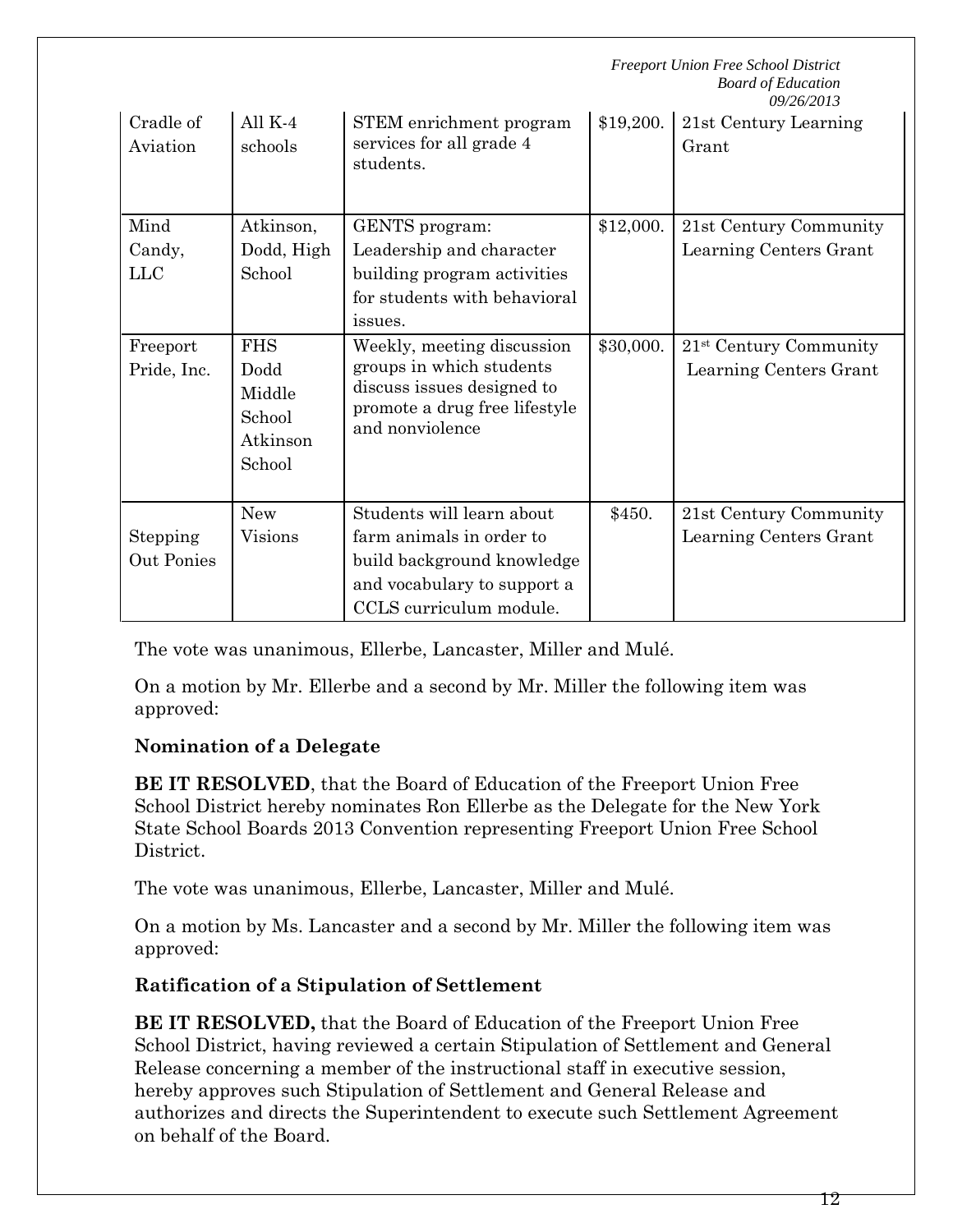**BE IT FURTHER RESOLVED**, that the Board of Education herewith accepts the irrevocable resignation of the instructional staff member named in said Stipulation of Settlement and General Release effective June 30, 2014.

The vote was unanimous, Ellerbe, Lancaster, Miller and Mulé.

On a motion by Mr. Miller and a second by Ms. Lancaster the following item was approved:

### **RESOLUTION –BUDGET TRANSFERS-GENERAL FUND**

**BE IT RESOLVED**, that the Board of Education of the Freeport Union Free School District here by approves the attached Budget Transfer within the General Fund for the year end 2013.

The vote was unanimous, Ellerbe, Lancaster, Miller and Mulé.

On a motion by Ms. Lancaster and a second by Mr. Miller the following item was approved:

### **Approval of Increase to Appropriations**

**WHEREAS**, on November 8, 2012, the Board of Education of the Freeport Union Free School District declared the remediation work required to be performed in the schools and on the property as a result of significant damage incurred by Hurricane Sandy to be an emergency; and

**WHEREAS**, the Board of Education authorized said remediation work to be an ordinary contingent expense and authorized the Superintendent, or his designee, to take the necessary legal steps to perform said remediation; and

**WHEREAS**, the expenses to date for said remediation have exceeded \$2 million dollars.

**NOW, THEREFORE, BE IT RESOLVED**, pursuant to receipt of \$1,353,675 million from the U.S. Department of Homeland Security's Federal Emergency Management Agency (FEMA), and \$1,101,825 million in insurance recoveries from the New York State Insurance Reciprocal (NYSIR), the Board of Education of the Freeport Union Freeport School District hereby approves an increase in Revenue Budget, A-Z2680.1 and A-Z4960, and the expenditure of funds in accordance with the purposes outlined in said Emergency Resolution dated November 8, 2012, and increases the appropriation in A-3012.00 by \$2,455,500 with the understanding that this increase in appropriations is offset by the receipt of FEMA Grants and Insurance Recoveries and therefore will result in no impact on the tax levy.

The vote was unanimous, Ellerbe, Lancaster, Miller and Mulé.

## **Questions from the Public**

The public was given the opportunity to address the Board of Education. Each speaker was allowed to address the Board for four minutes on any topic.

### **Executive Session**